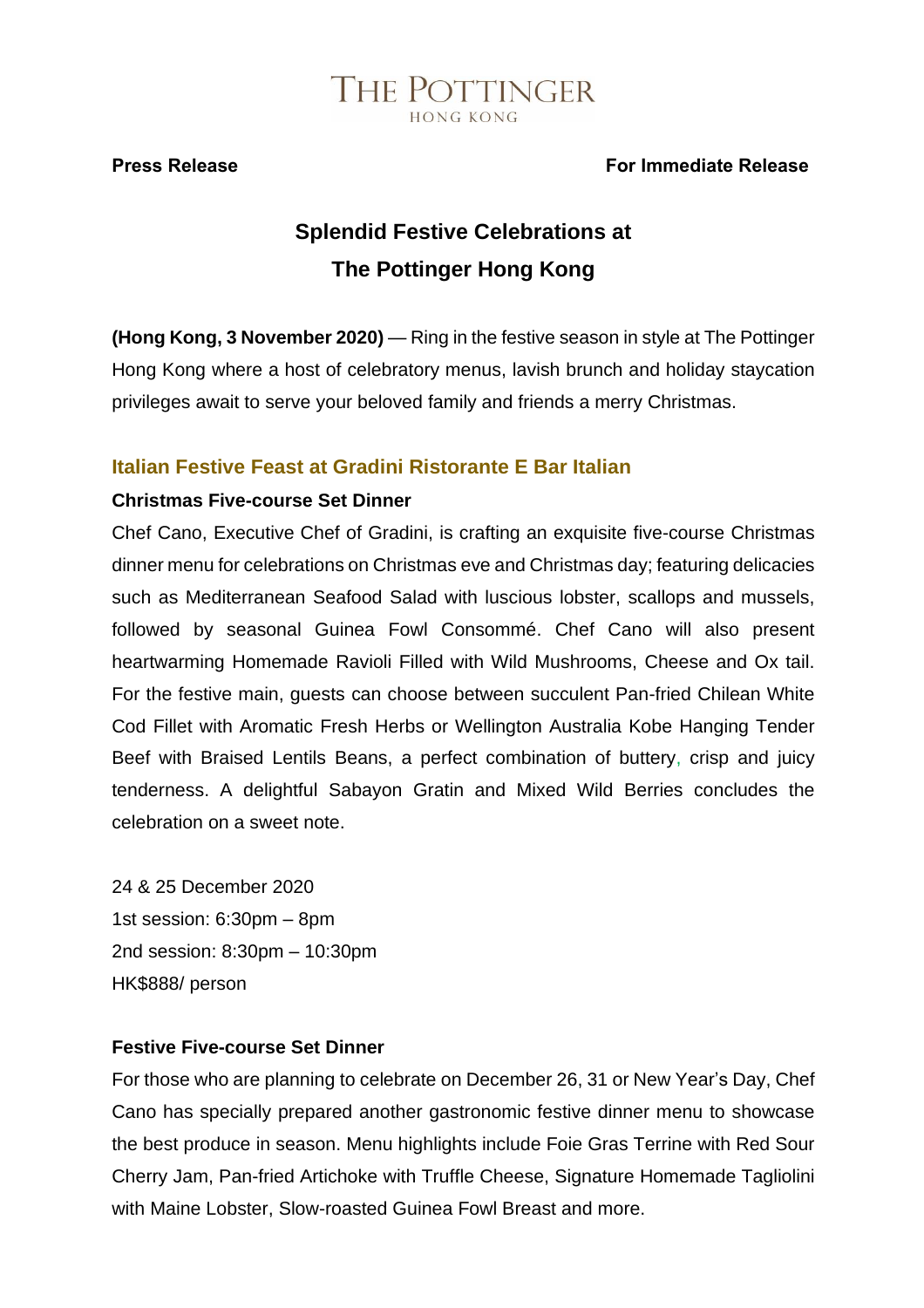26 & 31 December 2020 & 1 January 2021 1st session: 6:30pm – 8pm 2nd session: 8:30pm – 10:30pm HK\$528/ person

#### **Festive Brunch**

Christmas is time to share love and joy. Festive brunch is the perfect occasion to get together with friends and family whilst feasting on hearty Italian specialties designed for sharing. Available on Christmas Day, Boxing Day and New Year's Day, the Gradini brunch starts with antipasto like cold cuts, salad and pan-seared foie gras, followed by signature homemade pasta. For mains, choose from Turbot Fillet with Herb Onion Salsa, Roasted Spring Chicken with Seasonal Vegetables and Gravy or Pork Milanesa with Cherry Tomato and Rocket. Diners can also enjoy unlimited serving of signature desserts which include Tiramisu, Panna Cotta with Wild Berry, Churros and more.

25 & 26 December 2020 & 1 January 2021 11:30am – 2:30pm HK\$588/ person

For reservations, please call 2308 3088 or email [gradini@thepottinger.com](mailto:gradini@thepottinger.com)

#### **Exclusive Holiday Staycation Packages**

#### **Romantic Festive Staycation with Christmas Dinner**

Indulge in a splendid staycation on Christmas eve or Christmas day with loved ones. Guests can immerse themselves in the festive spirit in the hotel's elegantly appointed rooms and enjoy an exquisite Christmas Dinner for two persons plus a breakfast the next morning. A Venchi chocolate gift set will also be presented to guests with compliments.

Booking period: From now until 24 December 2020 Stay period: From 24 to 25 December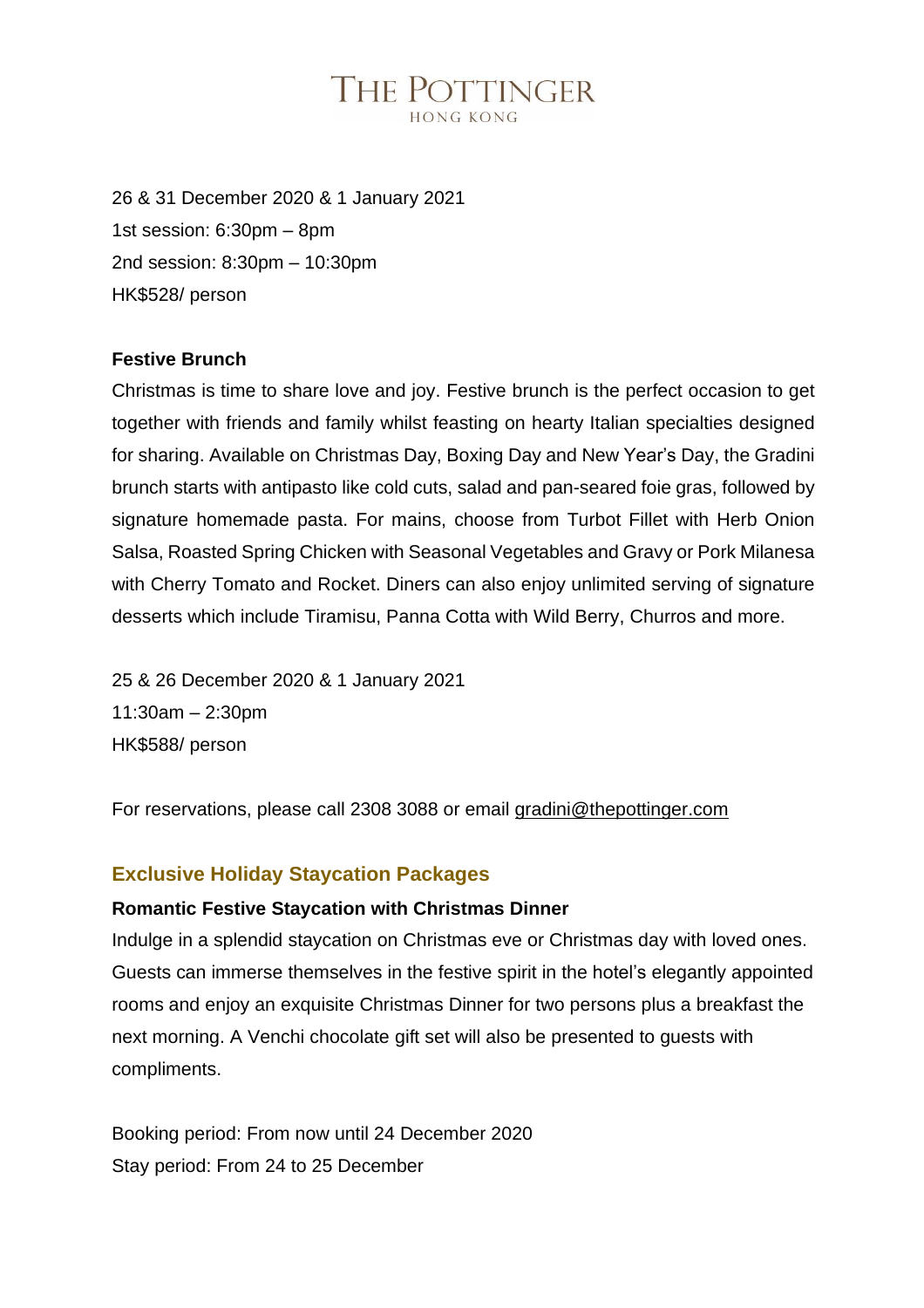Room rates start from HK\$1,950. For package details and terms and conditions, please click [here.](https://be.synxis.com/?hotel=7869&chain=24660&locale=en-GB&rate=XMAS2020&arrive=2020-12-24)

#### **Holiday Staycation**

Relax in the spacious guestroom, relish a set dinner for two persons and breakfast for two persons at Gradini during the festive holiday.

Booking period: From now until 31 December 2020 Stay period: 26 & 31 December 2020 & 1 January 2021

Room rates start from HK\$1,650. For package details and terms and conditions, please click [here](https://be.synxis.com/?hotel=7869&chain=24660&locale=en-GB&rate=XMASBDNY&arrive=2020-12-26).

#### **A Merry Brunch Staycation**

Make the most of the festive holiday with The Pottinger's staycation package featuring our lavish festive brunch with an elaborate spread of Italian delights, and a breakfast for two persons. Guests can also enjoy early check-in at 11am to commence the celebration early.

Booking period: From now until 31 December 2020 Stay period: 25 & 26 December 2020 & 1 January 2021

Room rates start from HK\$1,650. For package details and terms and conditions, please click [here.](https://be.synxis.com/?hotel=7869&chain=24660&locale=en-GB&rate=XMASBRUNCH&arrive=2020-12-25)

\*All prices are subject to 10% service charge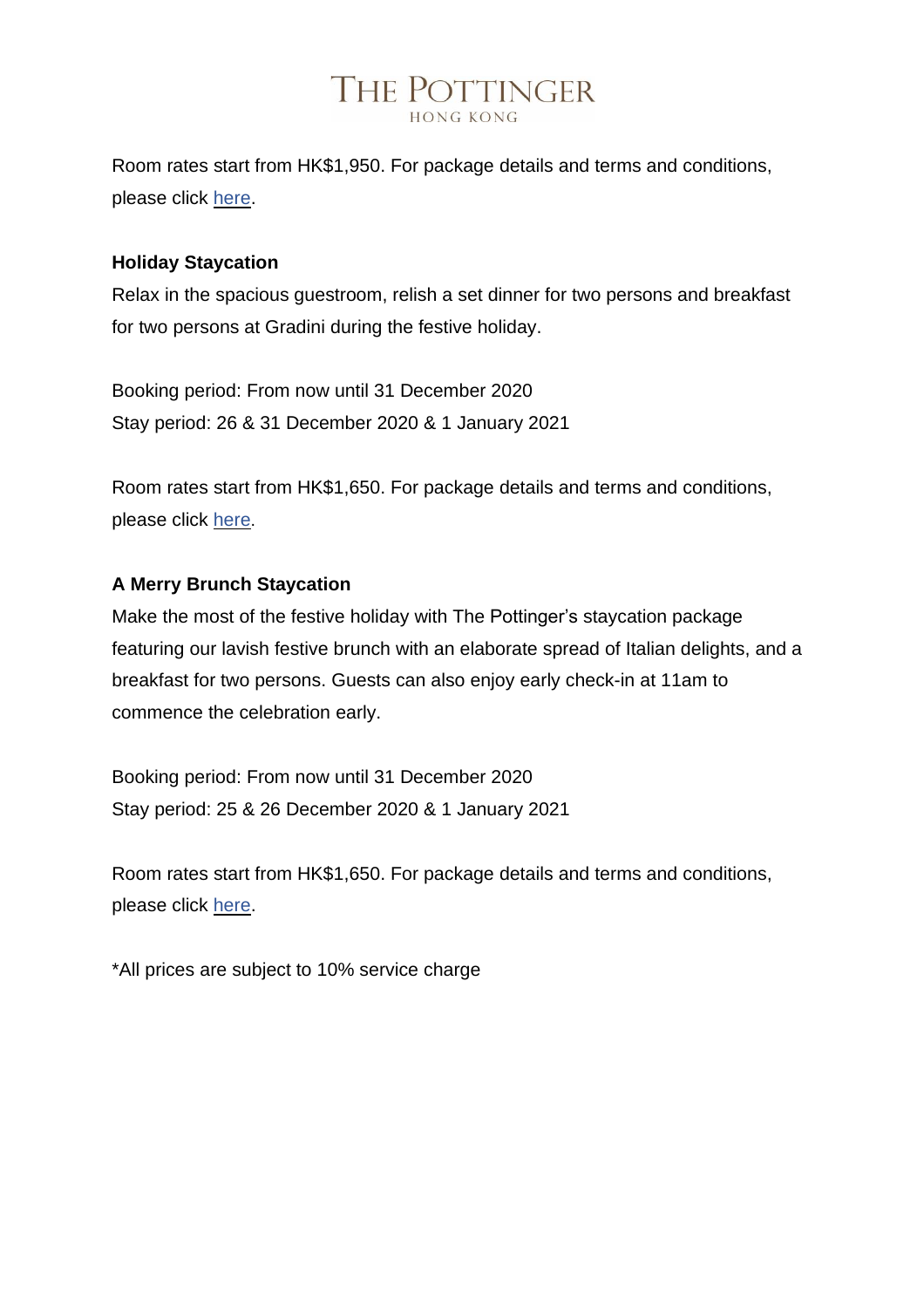

Wellington Australia Kobe Hanging Tender Beef with Braised Lentils Beans



Homemade Tagliolini with Maine Lobster, Fresh Tomatoes and Basil



Slow-roasted Guinea Fowl Breast with Seasonal Vegetables and Gravy



**Tiramisu** 



Gradini Ristorante E Bar Italiano



Gradini Executive Chef Cano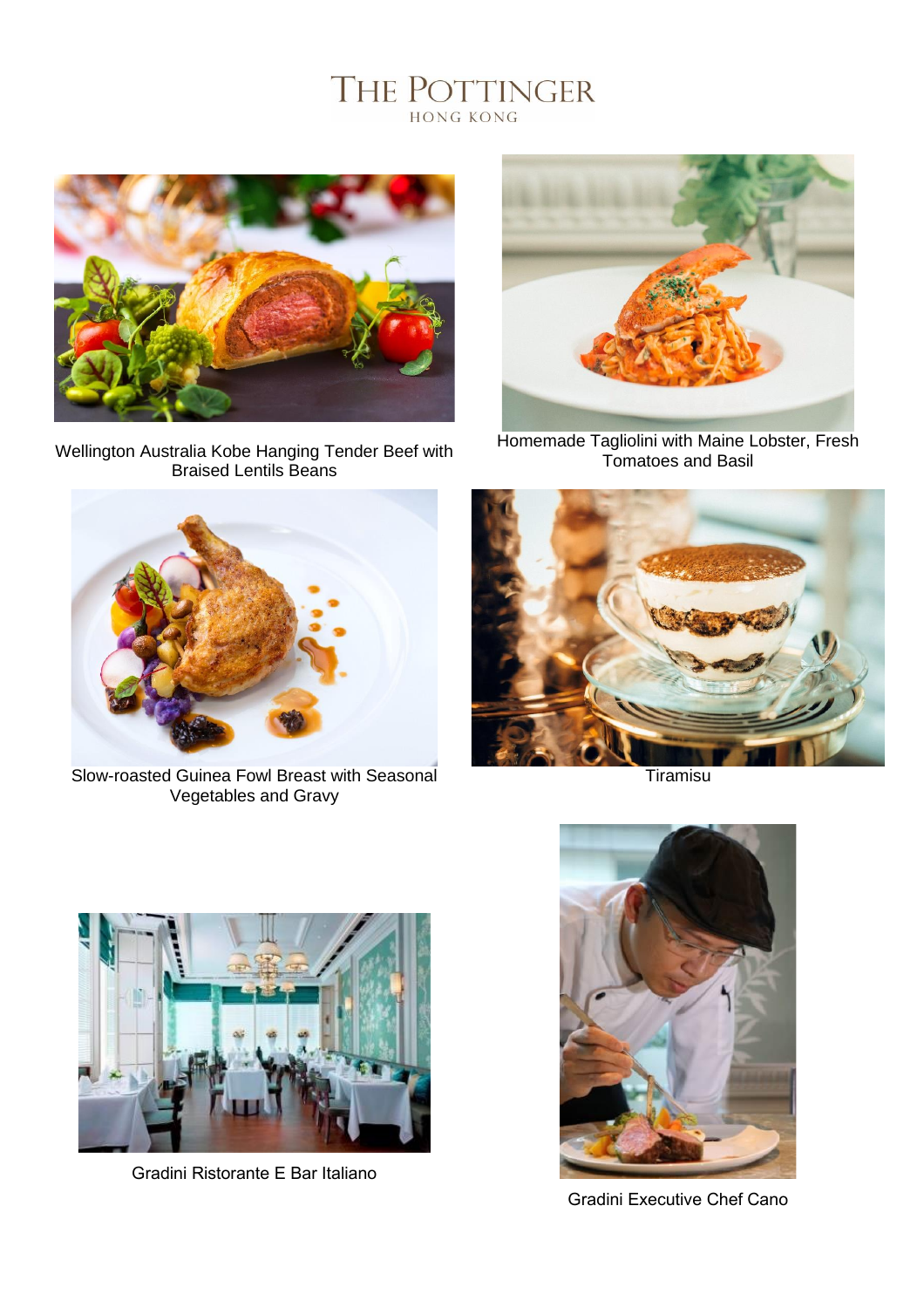### THE POTTINGER HONG KONG



Classic Room **Studio Suite** Classic Room **Studio Suite** Studio Suite



### **Please click [here](https://bit.ly/tph_xmas) for high resolution pictures.**

#### **About Gradini Ristorante E Bar Italiano**

Gradini Ristorante E Bar Italiano at The Pottinger Hong Kong brings modern Italian cuisine to the historic heart of the city. Gradini specialises in modern interpretations of time-honoured Italian dishes. Hearty Italian flavours are amplified by the elegant ambience and intimate old-world charm of The Pottinger Hong Kong, where East meets West and heritage meets modernity.

Address: Lobby Level, 74 Queen's Road Central, Central, Hong Kong (Hotel Main Entrance: 21 Stanley Street) Phone: (852) 2308 3088 Email: info@thepottinger.com

#### **About The Pottinger Hong Kong**

The Pottinger Hong Kong is a luxury boutique hotel launched in June 2014, offering 68 exquisite guestrooms and suites. Standing on the famous cobbled steps of Pottinger Street in Central, named a Grade 1 historic place by the Antiquities Advisory Board of Hong Kong, The Pottinger reflects the rich romantic heritage and diversity of its surroundings. This heritage is interpreted by the elegant décor of the hotel which features works from world acclaimed photographer Fan Ho.

The Pottinger is home to award-winning Italian restaurant Gradini Ristorante E Bar Italiano, which honours traditional Italian cuisine with a contemporary twist. The menu is a combination of hearty Italian flavours, authentic recipes and creative styles for discerning European dining in the heart of Hong Kong.

#### [www.thepottinger.com](http://www.thepottinger.com/)

#### **About Sino Hotels**